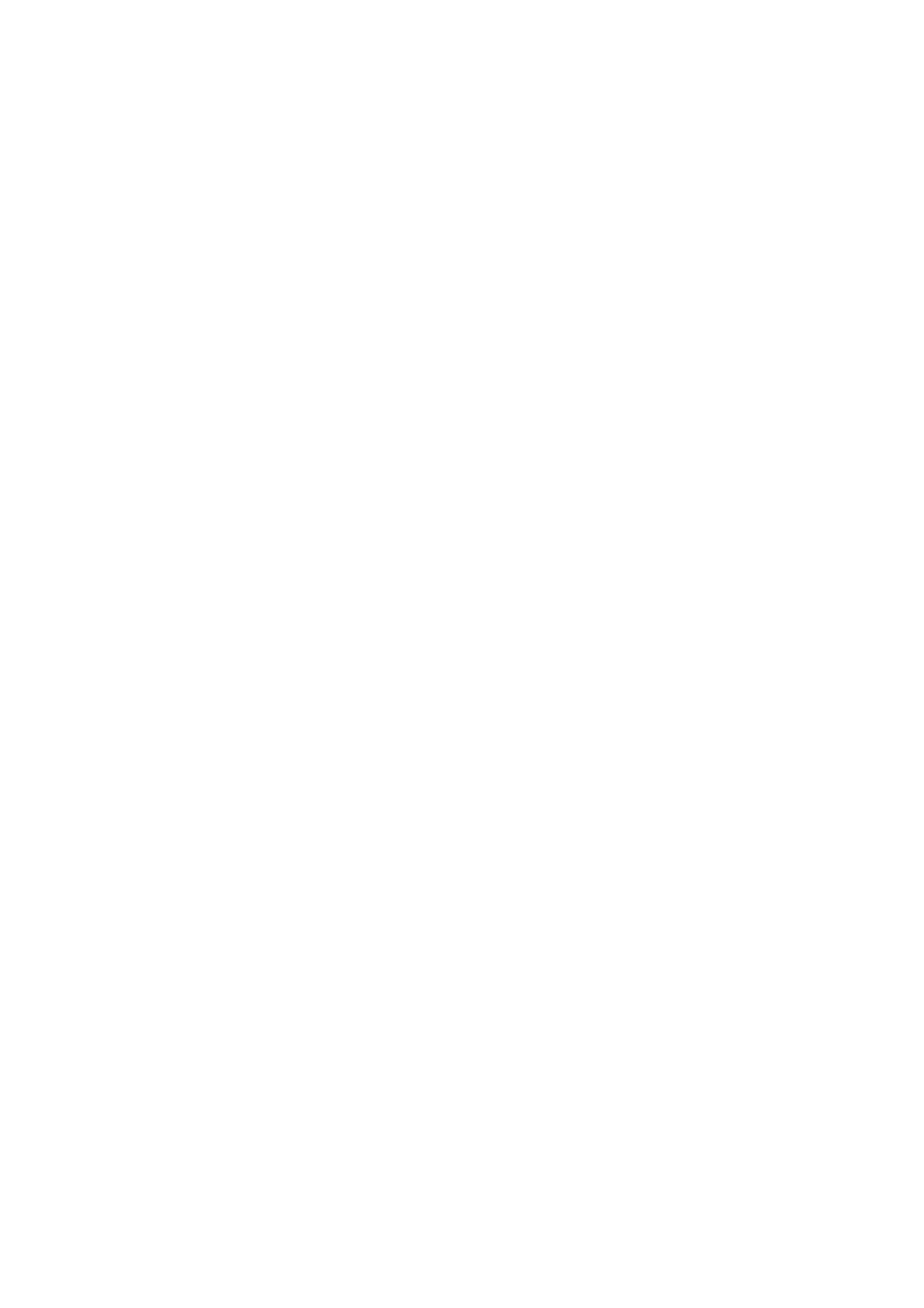### *APP/R2.1*

# *West Midlands Combined Authority's (WMCA) EVIDENCE IN REBUTTAL*

*OBJECTION OBJ/10 Intu Merry Hill – Evidence of Jonathan Parker (OBJ/10/P2.1 and 2.2)*

#### *TRANSPORT AND WORKS ACT 1992*

*Midland Metro (Wednesbury to Brierley Hill Land Acquisition) Order Inquiry*

*MARCH 2019*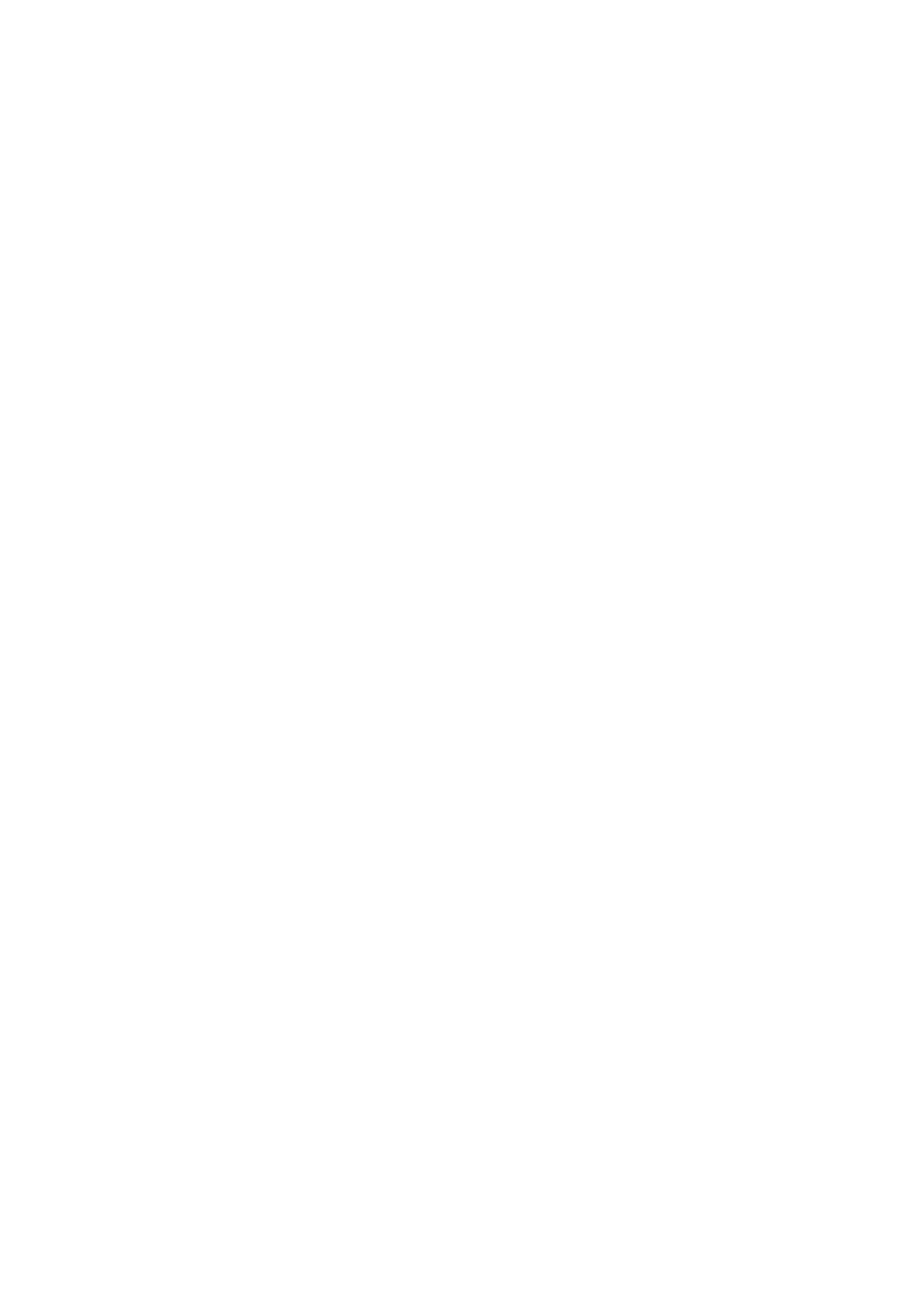#### **Evidence in Rebuttal of Objection OBJ/10 Intu**

- 1. Proofs of evidence in connection with Objection OBJ/10 have been prepared by David G van der Lande [**OBJ/10/12.1 and 1.2**] and Jonathan Parker [**OBJ/10/P2.1 and 2.2**]. The points raised by Jonathan Parker within his proof documents are addressed below by the WMCA's witnesses; silence on any matter should not be taken as indicating WMCA's agreement.
- 2. The points raised are dealt with by WMCA's witnesses as follows:

| Issues raised in the proof of Jonathan Parker<br>(documents OBJ/10/P2.1 and 2.2) | <b>WMCA Witness</b>          |
|----------------------------------------------------------------------------------|------------------------------|
| Construction Phase - 3.3 lack of information relating to:                        |                              |
| 1 Duration of works                                                              | Ian Collins - Civil          |
| 2 Phasing of the works                                                           | Engineering                  |
| 3 Steps being taken to minimise impacts                                          |                              |
| 4 Modelled impact                                                                |                              |
| Operation Phase - Level Street / Embankment                                      |                              |
| <b>Junction</b>                                                                  |                              |
| 3.5<br>Traffic modelling work completed by Mott                                  |                              |
| MacDonald (November 2017)                                                        |                              |
| 3.7<br>a. Justification of signalised junction at Level                          | Himanshu Budhiraja -         |
| Street/The Embankment                                                            | <b>Transport and Traffic</b> |
| b. Modelling of signalised junction                                              |                              |
| c. Communication of the alterations to scheme                                    |                              |
| design.                                                                          |                              |
| 3.8<br>lack of access to VISSIM models                                           |                              |
| Pedestrian Access (3.12 - 3.13 and Conclusions fourth                            | Ian Collins - Civil          |
| bullet)                                                                          | Engineering                  |
|                                                                                  |                              |
| Use of Merry Hill car parks for park and ride (3.10)                             | Peter Adams - Scheme         |
|                                                                                  | Development                  |

#### **Introduction**

3. This rebuttal has been prepared by Mr Peter Adams (Scheme Development witness), Mr Ian Collins (Civil Engineering witness) and Mr Himanshu Budhiraja (Transport and Traffic witness) in response to the proof of evidence of Mr Jonathan Parker (documents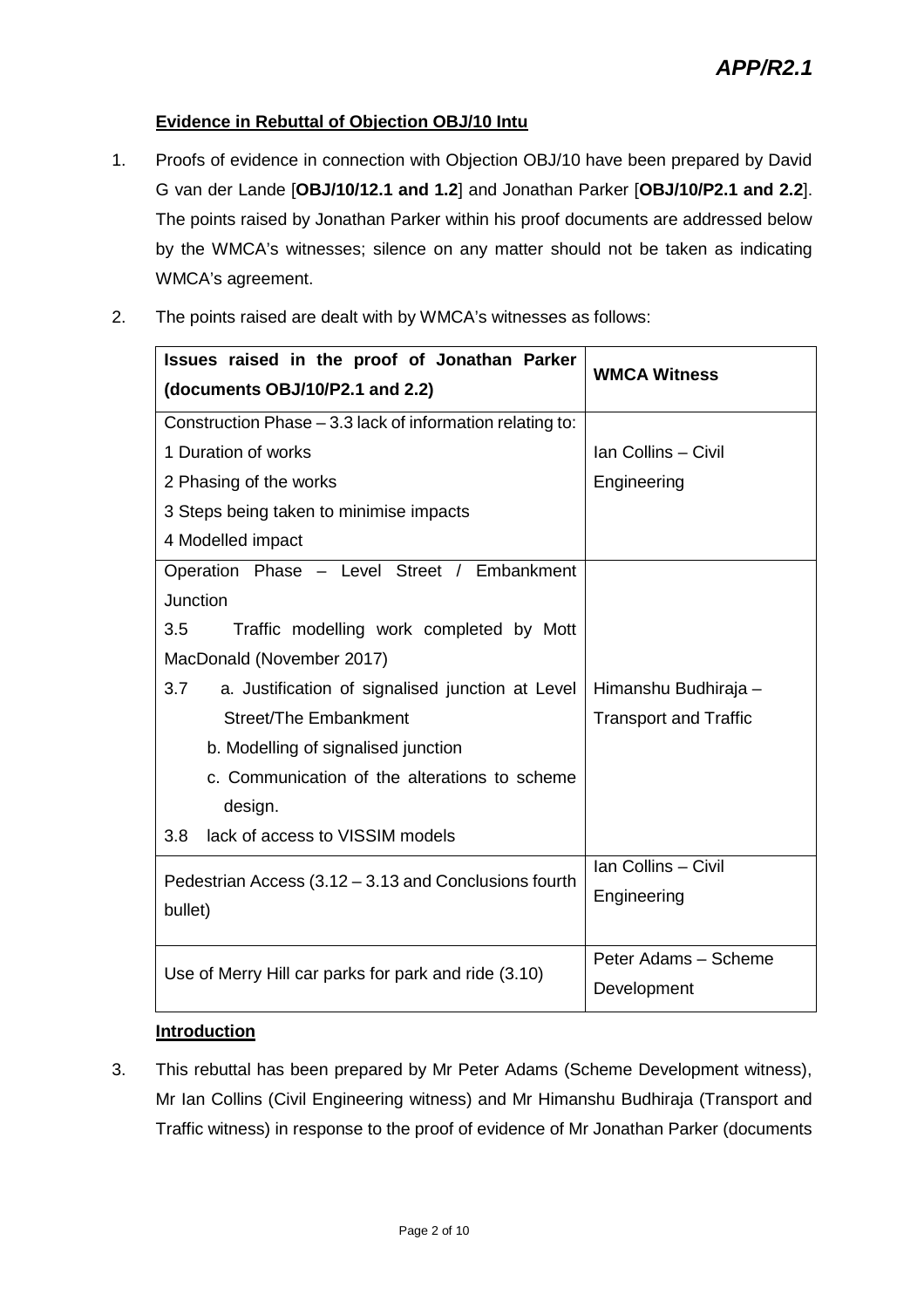OBJ/10/P2.1) on behalf of Intu.

#### **Construction Phase (3.3)**

#### *The Objector's Evidence*

- *4.* In paragraph 3.3 of his proof of evidence [**OBJ/10/P2.1 and 2.2**], Mr Jonathan Parker states that *"There has been insufficient detail regarding the construction phase impacts of the Brierley Hill extension upon local highway networks. Specifically this includes information about:*
	- *The duration of proposed highway works.*
	- *The proposed phasing of planned highway works.*
	- *Steps being taken to minimise impacts on highway users and iMH customers.*
	- *The modelled impact of any construction period."*

#### *The Promoter's Response*

#### Ian Collins

- 5. Highway construction impacts (including; high-level construction duration estimates, likely construction phasing and steps planned to reduce impacts on highway users) of WBHE on affected roads are explained in general terms in Section 8.9 of my main proof of evidence [**APP/P3.1**]. Specific considerations for Level Street and The Embankment are described at Section 8.12 of my main proof of evidence [**APP/P3.1].**
- 6. Holiday period work embargoes have been agreed between WMCA and Intu, and are being taken into account by MMA in its construction planning. Please see my response to Section 8 of Mr David van der Lande's associated proof of evidence [**OBJ/10/P1.2 and APP/R1.1**].
- 7. It is quite usual practice for Transport and Works Act Order projects to be promoted at outline design stage, leaving details to be worked up once all necessary powers are in place and after the decision has been taken to proceed with the authorised works.

#### **Operation Phase – Level Street / Embankment Junction (3.5, 3.7 and 3.8)**

#### *The Objector's Evidence*

*8.* In paragraph 3.5 of his proof of evidence [**OBJ/10/P2.1**], Mr Jonathan Parker states that *"The original traffic modelling work completed by Mott MacDonald (presented within the Merry Hill Local Modal Report – 3838708/01/A – November 2017) confirmed that a number of local junctions would experience significant capacity issues in the future assessment year (2031) with the addition of the Brierley Hill extension. The most*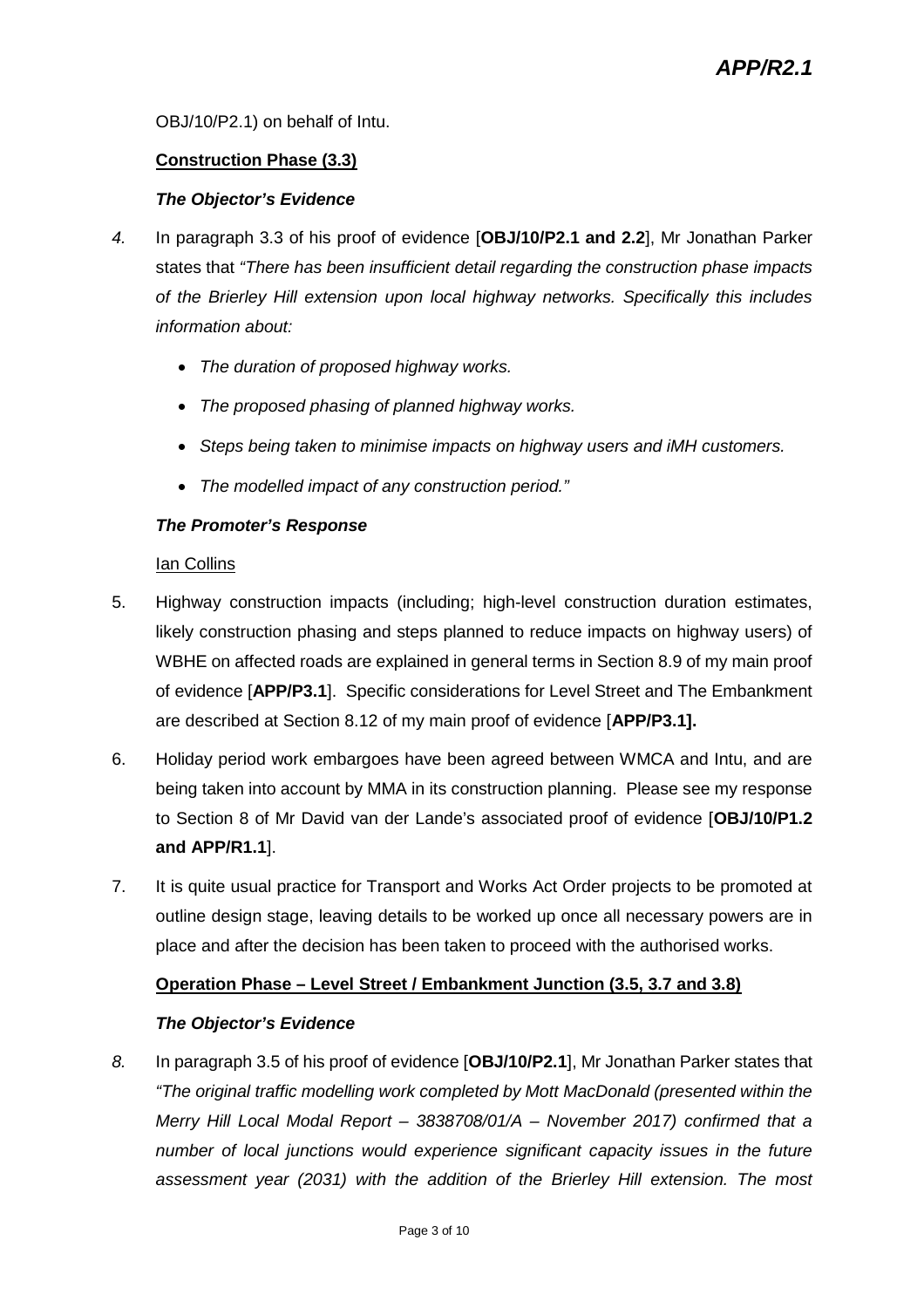*significant concern I have repeatedly identified relates to the future operation of the Level Street / The Embankment roundabout. This junction is directly affected by the route of the Brierley Hill extension and serves as a key point of access into iMH".*

- *9.* In paragraph 3.7 of his proof of evidence (OBJ/10/P2.1), Mr Jonathan Parker states that *"These proposed highway alterations were later revoked by MMA, with a new approach presented on 8th February 2019. The new arrangement proposes that The Embankment would remain as a two-way road, suggesting it would continue to function adequately despite a change in junction form and arrangement to accommodate the Metro route. Based on the evidence presented to date:*
	- *It is not clear how a signalised junction at the intersection of The Embankment and Level Street could perform as effectively as the current roundabout does, with no loss of capacity for vehicle movements.*
	- *This uncertainty is particularly a concern for intu and iMH users, given the junction will also need to accommodate the additional through movement of metro services, which we anticipate will take priority over highway movements on all arms of the revised junction.*
	- *The reasoning, or rationale behind this fundamental and critical change in supporting infrastructure has not been communicated by the MMA.*
	- *Such a fundamental and unexplained late change to the mitigation package required to enable delivery of the Brierley Hill extension by the MMA, after almost two years of discussion, raises questions about the underlying traffic modelling."*
- *10.* In paragraph 3.8 of his proof of evidence [**OBJ/10/P2.1**], Mr Jonathan Parker states that *"Partially in response to concerns that intu and Dudley Metropolitan Borough Council have previously expressed, the MMA also commissioned Mott MacDonald to develop detailed microsimulation models of the three main highway corridors to iMH using the PTV VISSIM software. I understand this work has been completed and also requested access to these VISSIM models, which has not been permitted by the MMA. This has again prevented me from being able to review and understand the modelling process followed and ensuing results."*
- 11. In support of his contentions Mr Parker relies on the following matters :
	- Traffic modelling work completed by Mott MacDonald (November 2017);
	- Justification of signalised junction at level Street/The Embankment;
	- Modelling of signalised junction;
	- Communication of alterations to the scheme design; and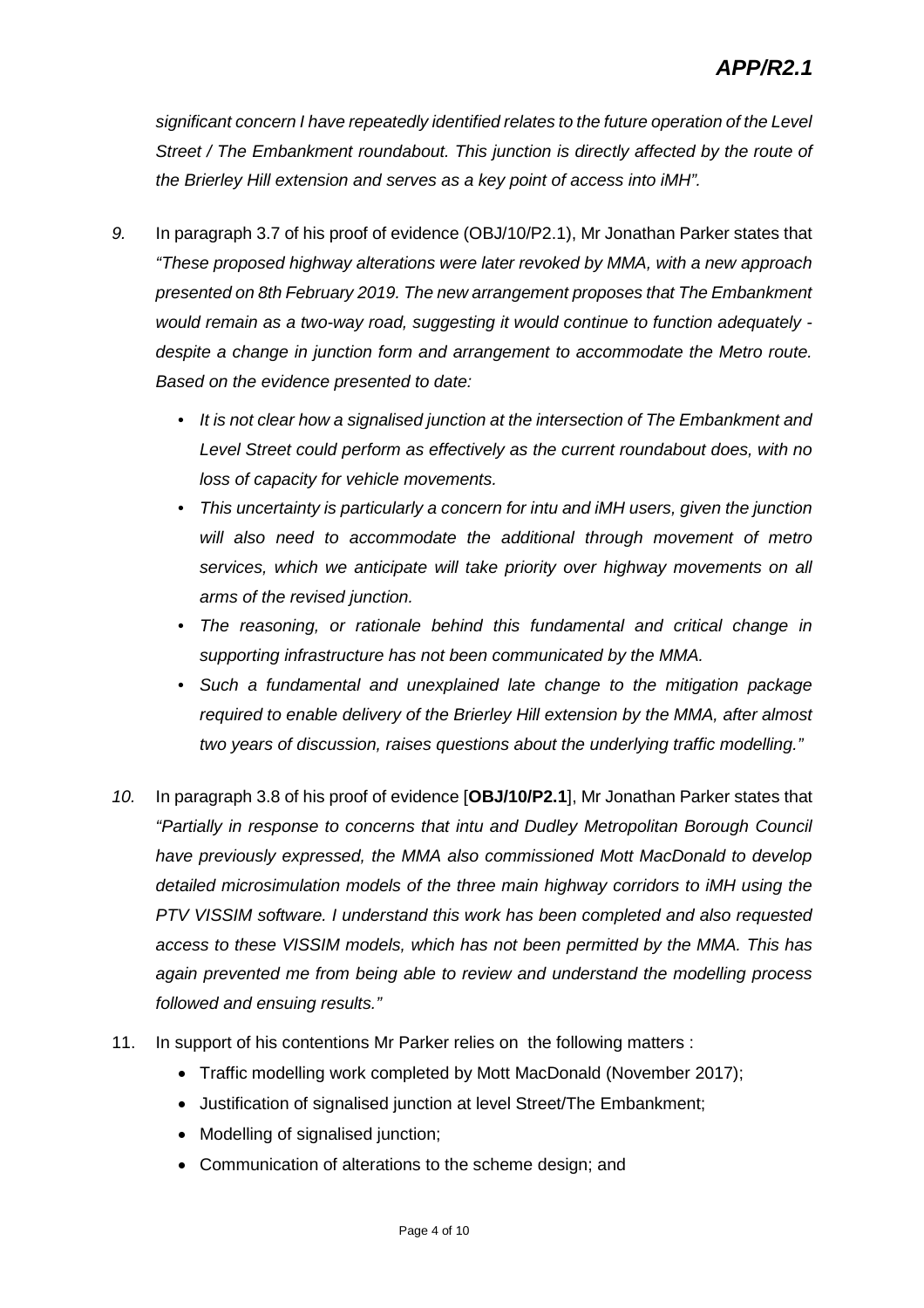• Lack of access to VISSIM models.

#### *The Promoter's Response*

#### Himanshu Budhiraja

#### *Traffic modelling work completed by Mott MacDonald (November 2017)*

- 12. *"The original traffic modelling work by Mott MacDonald (presented within the Merry Hill Local Model Report – 3838708/01/A – November 2017)"*, referred to in Mr. Parker's evidence, was an earlier working document that was shared with ITP, Transport Consultants acting for Intu; and Dudley Metropolitan Borough Council (DMBC) as a part of the on-going engagement. It was shared in order to obtain feedback from ITP and DMBC on this draft report produced by Mott MacDonald, who were commissioned by MMA (on behalf of WMCA). Following the feedback on this report from ITP and DMBC, Mott MacDonald was further commissioned to undertake follow on transport modelling work (Appendix R2.2). The document referred in Mr. Parker's evidence **[OBJ10/P2.1]** was superseded by the report summarising the overall modelling work undertaken which is presented in my evidence (**[APP/4.3]** Appendix C).
- 13. As covered in my evidence (**[APP/4.1]** Page 23), the introduction of a signalised junction at Level Street/The Embankment causes some reassignment of traffic, with some impacts on junction performance of four junctions including Level Street/ The Embankment, Mill Street/The Boulevard, Dudley Road/Venture Way and Merry Hill/ The Boulevard. The changes to the junction performance is limited to small increase in Volume/Capacity ("V/C") ratios and the junctions will still work satisfactorily (maximum V/C being within 95% for majority of the identified junctions) but with some queuing in congested periods for one or more turning movements, which is capable of being managed by optimising signal timings at these junctions to increase the overall throughput of the junctions.

#### *Justification of signalised junction at level Street/The Embankment*

14. As covered in my main proof of evidence (**[APP/4.1]** 2.16, Page 7), Level Street/The Embankment roundabout needs to be converted to a signalised crossroads to allow Metro to go through the junction safely.

#### *Modelling of signalised junction*

15. The impact of converting Level Street/The Embankment from its current form of a roundabout to a signalised junction, has been assessed using detailed transport modelling summarised in my main proof of evidence .**[APP/4.1]**. The modelling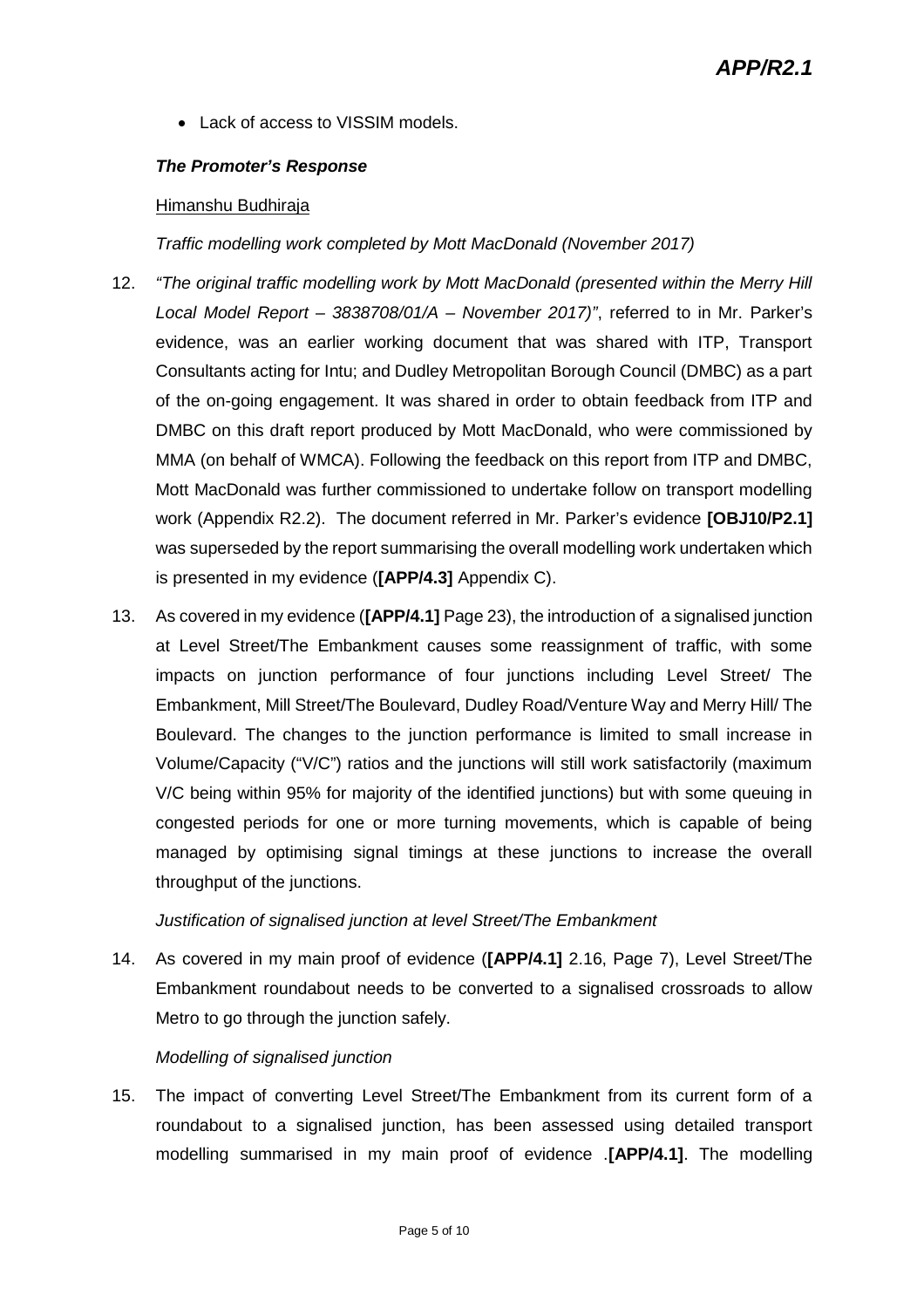undertaken has accounted for movement of Metro through this junction**.**

- 16. Transport modelling shows that signalisation of Level Street/The Embankment junction will result in some rerouting. In the No WBHE (DM) scenario (refer to my main proof of evidence **[APP/4.1]** 5.5 (i), Page 17), vehicles use Level Street and The Embankment to access Merry Hill shopping centre. With WBHE (DS2) (**[APP/4.1]** 5.5 (iii), Page 17), some vehicles re-route via Central Way or The Boulevard due to the signal junction at The Embankment/ Level Street. This also causes some reassignment of traffic through the High Street/ Mill Street junction in Brierley Hill Town Centre and along Mill Street as outlined in my main proof of evidence (**[APP/4.1]** 5.20, Page 21).
- 17. The reassignment of traffic has some impacts on junction performance of four junctions: Level Street/ The Embankment, Mill Street/ The Boulevard, Dudley Road/Venture Way and Merry Hill/ The Boulevard. The changes to the junction performance is limited to small increase in V/C ratios and the junctions will still work satisfactorily (maximum v/c being within 95% for majority of the identified junctions) but with some queuing in congested period for one or more turning movements, capable of being managed by optimising signal timings at these junctions to increase the overall throughput of the junctions as outlined in my main proof of evidence (**[APP/4.1]** 5.21 and 5.22, Pages 22 and 23).
- 18. For the section of Level Street between its junction with High Street/Dudley Road and its junction with Pedmore Road (Level Street Key Area), the transport modelling predicts an overall reduction in traffic volumes as a result of reassignment to alternate routes. The reassignment is partly due to the new Level Street/The Embankment junction. In terms of journey times along Level Street Key Area, this additional delay is largely mitigated by traffic signal timing optimisation. However, travelling eastbound in the PM peak there is a predicted increase in journey times, caused by delay at the new signals and changes in traffic patterns. The overall highway performance analysis along Level Street Key Area, which takes into account the side roads, demonstrates there is an improvement with the introduction of WBHE, with reduced average delays in the interpeak and PM peak, as explained in my main proof of evidence (**[APP/4.1]** 6.11, Pages 29).

#### *Communication of alterations to the scheme design*

19. There has been continued dialogue with Intu and ITP in its capacity as consultant to Intu. The proposed alterations to the WBHE as a part of the outline design included making no permanent changes to the layout or functionality of The Embankment and for it to continue to operate as a two-way road with WBHE. The proposed alterations to the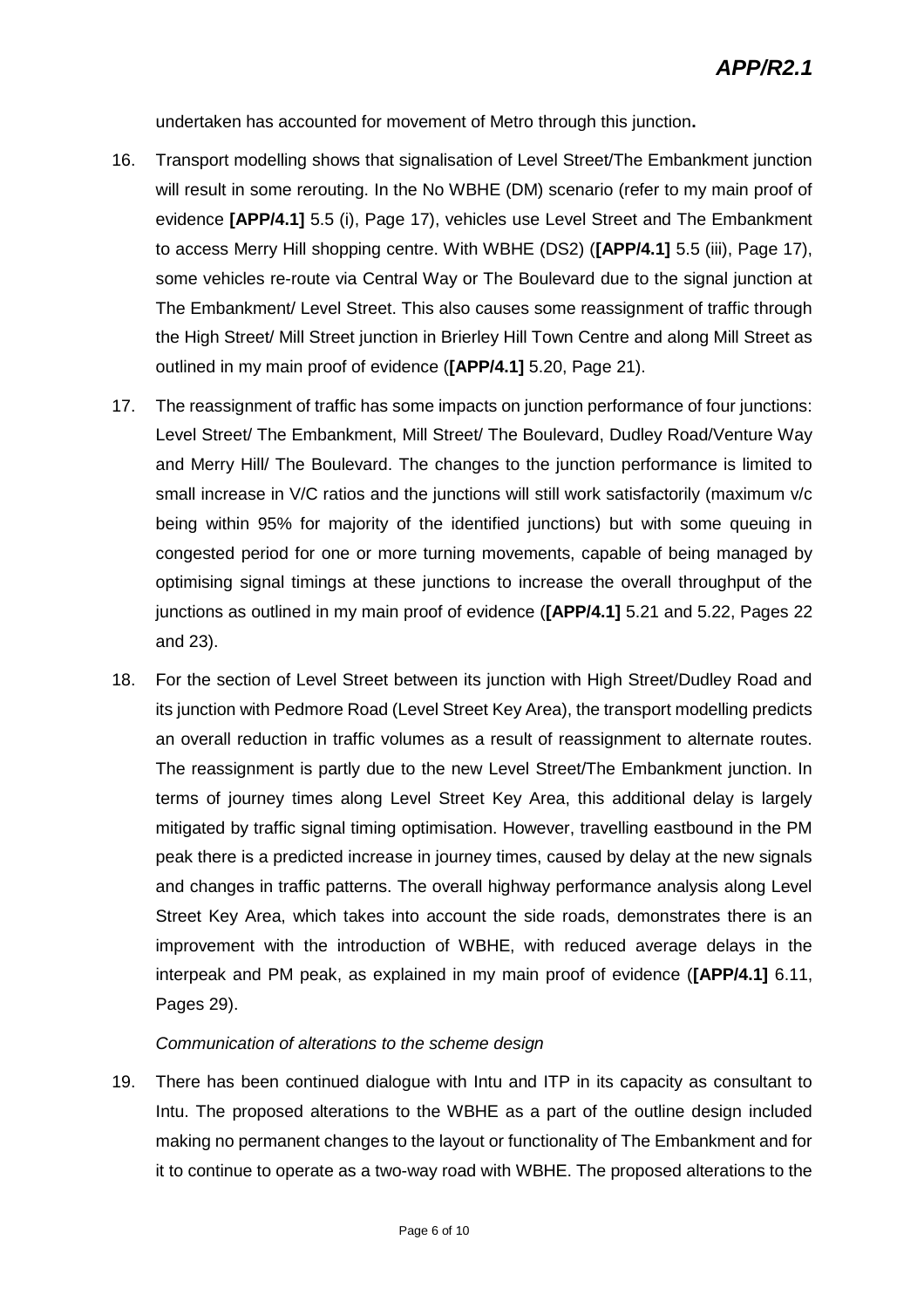junction were communicated to ITP, Transport Consultants acting for Intu, by an email dated 15 October 2018 (appendix B to my proof of evidence (**[APP/4.3]** Page 433) and again confirmed on 11 January 2019 (Appendix R1.2). Subsequently, a meeting was scheduled for 8 February 2019 with MMA, on behalf of WMCA, ITP and DMBC, to present the outcome of the transport modelling work undertaken to assess the impacts of WBHE in the vicinity of Merry Hill. In this meeting, the presentation also covered the proposed alterations to the WBHE (Appendix R1.2).

#### *Lack of access to VISSIM models*

20. The microsimulation models of the three main highway corridors to Intu Merry Hill using the PTV VISSIM software referred to in Mr. Parker's evidence were developed by MMA, on behalf of WMCA. Mott MacDonald was not commissioned to undertake this work. The scope of this modelling was discussed with ITP and DMBC as outlined in Appendix B to my proof of evidence (**[APP/4.1] Appendix B).** The results of this modelling were presented to ITP and DMBC in a meeting held on 8 February 2019 (Appendix R1.2). To the best of my knowledge access to the VISSIM models was not requested. Following the receipt of Mr. Parker's evidence [**OBJ10/P2.1**], I have asked Mr. Parker to clarify when this was requested. At the time of writing this evidence in rebuttal, I have not received an answer from Mr. Parker.

#### *Conclusions*

21. It is clear from the outcome of the modelling work that the residual cumulative impacts on the road network will not be severe.

#### **Pedestrian Access (3.12 and Conclusions fourth bullet)**

#### *The Objector's Evidence*

- *22.* In paragraph 3.12 of his proof of evidence [**OBJ/10/P2.1 and 2.2**], Mr Jonathan Parker states that *"The MMA has not provided any detailed plans or assessment of how potential customers for iMH would access the site from the proposed Metro stop. This is pertinent given the significant difference in topographical levels between iMH and the proposed location of the Metro stop, which is not an insignificant issue – particularly for those who experience mobility impairments."*
- *23.* In the fourth bullet to the Conclusions of his proof of evidence [**OBJ/10/P2.1 and 2.2**], Mr Jonathan Parker states that *"The MMA has not been able to demonstrate that pedestrians, especially those who experience mobility impairments, will be able to access Intu Merry Hill from the proposed metro stop, or that connectivity between*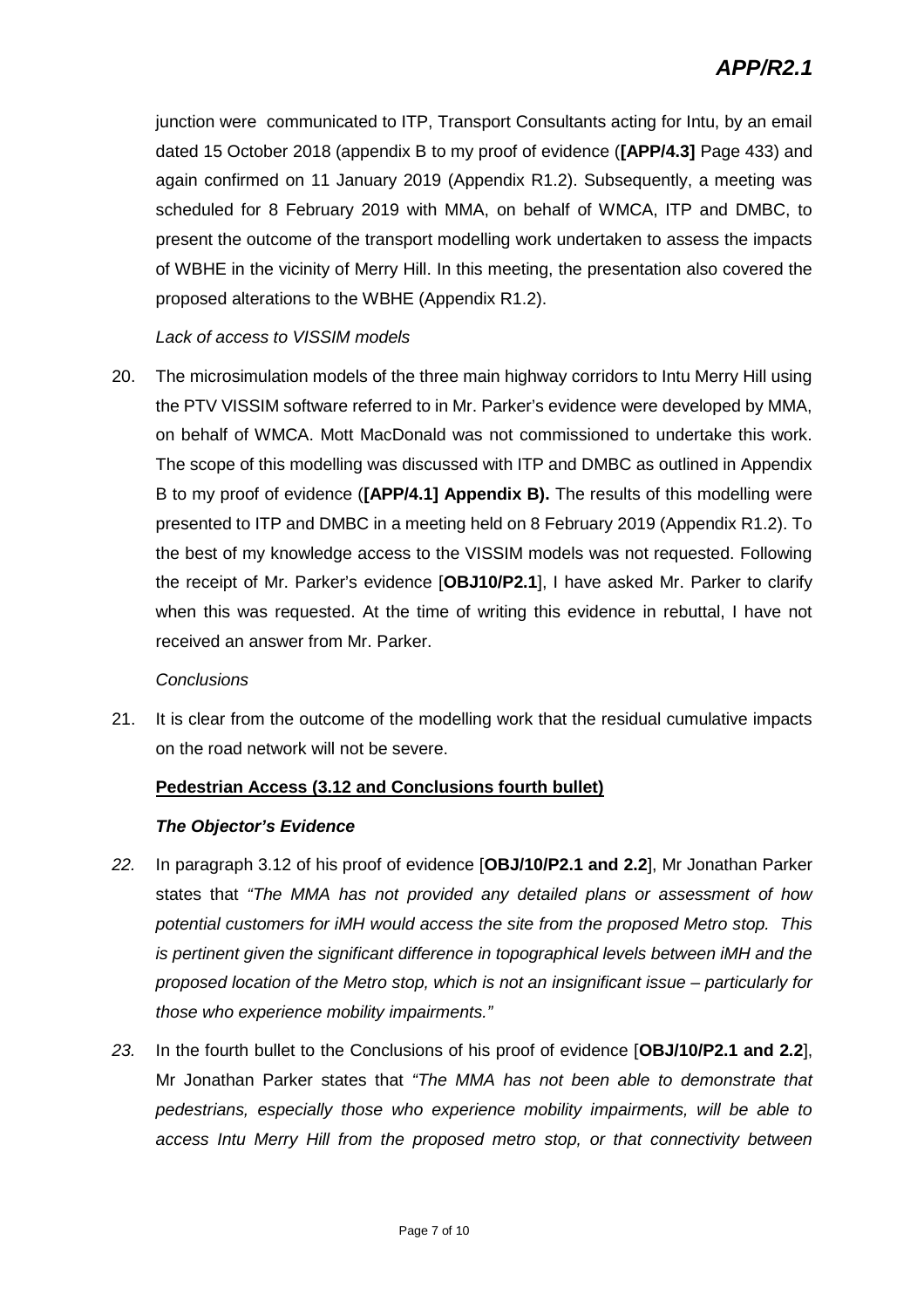*Waterfront and iMH will be maintained without detriment to Intu and iMH users."*

#### *The Promoter's Response*

#### Ian Collins

- 24. A walkway, lift shaft and stair well will link the Merry Hill tram stop with The Merry Hill Shopping Centre. Please refer to paragraph 11.6.7 of my main proof of evidence [**APP/P3.1**] and pages 116 and 117 of the approved Street Design Guide [**WBHE/F17**], where more details are provided.
- 25. With respect to pedestrian connectivity between the Waterfront and the Merry Hill Shopping Centre my colleague Himanshu Budhiraja at paragraph 5.23 vi of his main proof of evidence [**APP/P4.1**] notes that *"The pedestrian access will be safer with provision of controlled crossing facilities at the newly introduced traffic signals on all arms at Level Street/The embankment junction."* The existing four arm roundabout at Level Street has three uncontrolled pedestrian crossings, there is no pedestrian crossing on the Level Street (West) arm. Introduction of the tramway will therefore improve pedestrian crossing facilities at this location.

#### **Use of Merry Hill car parks for park and ride (3.10)**

#### *The Objector's Evidence*

26. In paragraph 3.10 of his proof of evidence [**OBJ/10/P2.1**], Mr Jonathan Parker states concerns over lack "*of a clear strategy as to how the operation of the Brierley Hill extension will not result in customers of the Metro choosing to use the free car parks available at iMH (intu Merry Hill). This risks causing significant financial and operational harm to intu and its tenants, as car parking spaces close to the Metro route are likely to be occupied by Metro users – reducing the availability of parking capacity for customers of iMH*".

#### *The Promoter's Response*

#### Peter Adams

- 27. In paragraph 5.2.27 of Mr Carter' main proof of evidence [**APP/2.1**], in the context of describing the development of a spreadsheet-based model for Merry Hill Metro stop, my colleague Mr David Carter notes that "*public transport modal shares to/from Merry Hill increase as a result of the scheme from 11.5% to between 13.4% and 14.3%*".
- 28. As Mr Carter notes in paragraph 5.2.28 of his main proof of evidence [**APP/2.1**] "*In addition to increasing public transport use and increasing visitor throughput at the Merry Hill centre, the modest modal shift from car to Metro has the potential to generate further*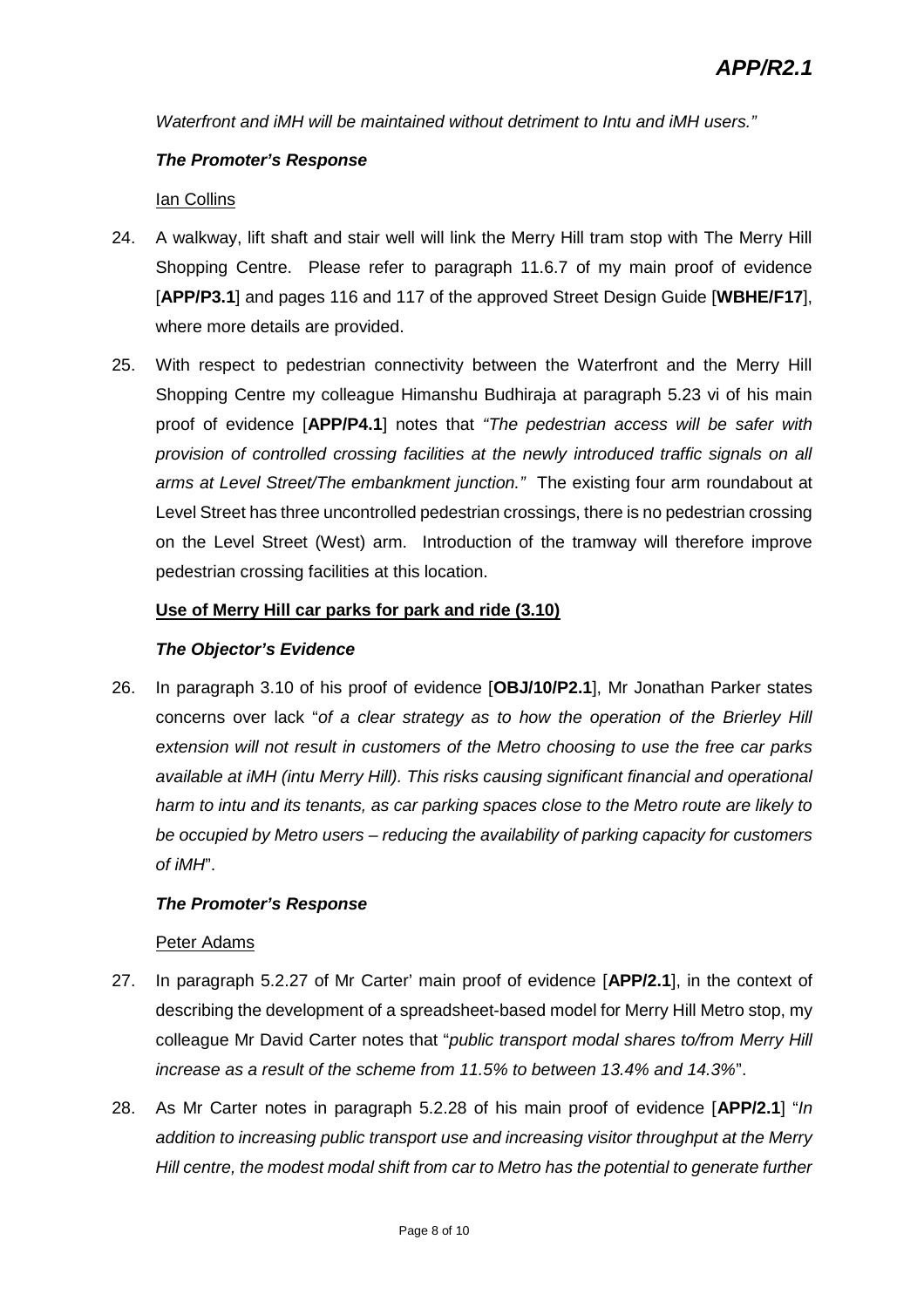*benefits through reduced pressures on highway access routes and existing car parking facilities. These responses provide an opportunity for a further expansion in visitor numbers for car-bound travellers who may otherwise be put off due to congestion or car park capacity constraints.*"

- 29. The WMCA does not therefore consider this issue to be likely to give rise to problems. However, if such problems did occur then, since the Merry Hill Shopping Centre car parks are private and entirely within Intu's control, suitable measures to control parking and prevent long-stay park and ride car parking could be put in place.
- 30. Finally, the introduction of car parking charging at Merry Hill is envisaged and planned for in current strategic planning policy. The Black Country Core Strategy [**WBHE/E23**] envisages the focussing of development in four strategic centres, including Brierley Hill. On page 103 the Black Country Core Strategy considers the significant potential for new comparison retail development at Merry Hill, and states that:-

*New comparison retail development within Merry Hill (part of Brierley Hill Strategic Centre) will be carefully controlled so that no additional comparison retail floorspace is brought into operation until all the following conditions are met:*

*a) Adoption by the Local Planning Authority of the Area Action Plan for Brierley Hill;*

*b) Implementation of improvements to public transport, including completion of initiatives of equivalent quality and attractiveness to the proposed Metro extension from Wednesbury to Brierley Hill, and improvements to bus services connecting the centre with other locations in the Black Country and beyond, and other measures to improve accessibility to and circulation within the centre by non-car modes; and*

*c) Introduction of a car parking management regime including the use of parking charges compatible with those in the region's network of major centres.*

31. This strategic policy is reinforced by the local policies in the Brierley Hill Area Action Plan [**WBHE/E29**], which at paragraph 5.50 states that:-

*It is anticipated that growth will ultimately have to be sustained by public transport and therefore more restrictive parking standards will be required to support the control and management of the growth in Brierley Hill.*

32. In summary on this issue, WMCA does not consider that problems associated with informal park and ride will occur at Merry Hill, if they do the remedy lies entirely with Intu Merry Hill, and in any case such remedies are envisaged by both strategic and local planning policies in the event that comparison retail at the shopping centre is sought to